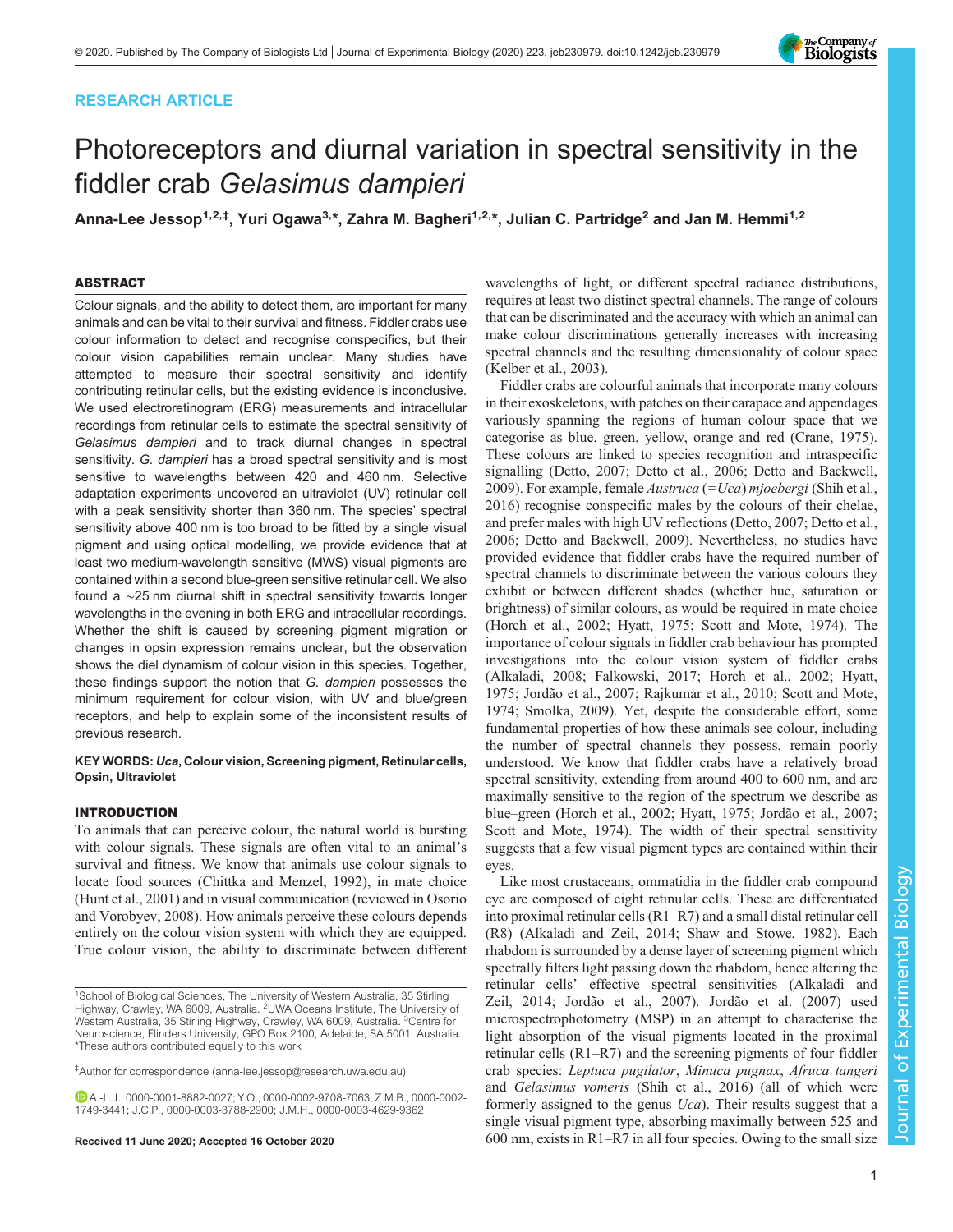of the distal R8, their study was not able to measure the visual pigment in these cells. Furthermore, the high density of screening pigments in fiddler crabs makes it difficult to measure the absorbance spectrum of their visual pigments without some spectral contamination from the surrounding screening pigments.

In contrast, molecular biological techniques have found evidence that at least two visual opsins are expressed in G. vomeris [\(Alkaladi,](#page-10-0) [2008](#page-10-0)) and L. pugilator [\(Rajkumar et al., 2010\)](#page-10-0). In G. vomeris, two opsin genes (*UcaOpsin1* and *UcaOpsin2*) are differentially expressed across the eye [\(Alkaladi, 2008](#page-10-0)). In L. pugilator the opsin genes UpRh1 and UpRh2 appear to be differentially expressed in R1–R7, with one of the retinular cells co-expressing the opsin genes [\(Rajkumar et al., 2010\)](#page-10-0). In both species, these opsins are predicted to be medium-wavelength sensitive (MWS). In addition, [Rajkumar](#page-10-0) [et al. \(2010\)](#page-10-0) found in L. pugilator that R8 expresses the opsin gene  $UpRh3$ , which has a similar sequence to UV opsins in other arthropods. Both [Rajkumar et al. \(2010\)](#page-10-0) and [Alkaladi \(2008\),](#page-10-0) therefore imply that these species of fiddler crab have the molecular basis for at least dichromatic colour vision. However, these studies do not provide us with direct information about the classes of visual pigments nor the spectral sensitivity of the retinular cells, including the light filtering effects of the screening pigments.

Physiological measurements of fiddler crab spectral sensitivity are contradictory and a clear conclusion is still lacking. Three studies have measured the ERG of a number of species of fiddler crabs including M. pugnax and L. pugilator [\(Scott and Mote, 1974\)](#page-11-0), and Leptuca  $(=Uca)$  thayeri, M. pugnax, L. pugilator and Minuca  $(=Uca)$  minax [\(Horch et al., 2002](#page-10-0); [Hyatt, 1975](#page-10-0)). [Scott and Mote](#page-11-0) [\(1974\)](#page-11-0) suggested that both  $M$ . pugnax and  $L$ . pugilator possess a single spectral type of retinular cell with a peak sensitivity ∼510 nm. However, their study suffered from several methodological limitations (reviewed in [Horch et al., 2002\).](#page-10-0) More recent ERG measurements ([Horch et al., 2002; Hyatt, 1975](#page-10-0)) have implied that at least two distinct spectral types of retinular cells exist in fiddler crab eyes, one long wavelength sensitive ( $\lambda_{\text{max}}$  500– 540 nm) and one short wavelength sensitive ( $\lambda_{\text{max}}$  430 nm) though neither study successfully provided conclusive evidence for this.

The discrepancies among all previous studies highlight the difficulty of conclusively defining the spectral types of retinular cells in the fiddler crab eye. Measuring spectral sensitivity intracellularly is difficult owing to the small size of the crab retinular cells, particularly in the case of R8 ([Alkaladi and Zeil,](#page-10-0) [2014](#page-10-0); [Falkowski, 2017](#page-10-0); [Smolka, 2009](#page-11-0)). Additionally, there is some evidence that fiddler crabs possess a complex combination of visual pigments that are highly variable from cell to cell ([Alkaladi, 2008](#page-10-0); [Falkowski, 2017; Rajkumar et al., 2010;](#page-10-0) [Smolka, 2009\)](#page-11-0), making it difficult to classify the spectral types of retinular cells unequivocally. If opsin co-expression does indeed exist within fiddler crab eyes, this is likely to lead to atypically broad spectral sensitivities and associated difficulties when estimating the contribution of different spectral classes of retinular cells to physiological data ([Arikawa et al., 2003\)](#page-10-0). Finally, physical and physiological changes within compound eyes can further complicate the matter. Physical changes observed in crustacean eyes include daily changes to opsin concentration within the rhabdom [\(Battelle, 2013; Katti et al., 2010\)](#page-10-0) and daily movement of the light filtering screening pigments that surround the rhabdom [\(Olivo and Chrismer, 1980; Olivo and Larsen, 1978](#page-10-0); [Ribi, 1978](#page-11-0); [Satoh et al., 2017; Stowe, 1980\)](#page-11-0). Both mechanisms can affect the spectral sensitivity of retinular cells. The movement of screening pigments leads to a shift in peak spectral sensitivity of up to 35 nm in the crayfish (Orconectes sp. and Procambarus sp.) ([Goldsmith,](#page-10-0)

[1978\)](#page-10-0) and up to 40 nm in the moth Adoxophyes orana [\(Satoh et al.,](#page-11-0) [2017\)](#page-11-0). We also know that the size of the rhabdom can vary throughout the day in a number of related species of crabs ([Nässel](#page-10-0) [and Waterman, 1979](#page-10-0); [Rosenberg et al., 2000](#page-11-0); [Rosenberg and](#page-11-0) [Langer, 2001; Stowe, 1982; Toh, 1987\)](#page-11-0) and depending on opsin concentration, rhabdomeric size changes may result in variable spectral sensitivity over the day [\(Katti et al., 2010](#page-10-0)). Increases in rhabdom length would be predicted to broaden spectral sensitivities [\(Brindley, 1960](#page-10-0)), but it is possible for changes in rhabdom width to alter spectral sensitivity too. Diurnal changes in rhabdomeric width have recently been shown for the fiddler crab A. tangeri ([Brodrick](#page-10-0) [et al., 2020\)](#page-10-0). If waveguide modes vary as a result, it is possible that the contribution of surrounding screening pigments to spectral rhabdomeric absorption could affect the cells' overall spectral sensitivity, with smaller diameter cells predicted to be more affected than larger ones [\(Van Hateren, 1984](#page-11-0)). As a further complication, the location of screening pigments within the ommatidia also changes diurnally in the fiddler crab L. pugilator ([Fielder et al., 1971](#page-10-0); [Fingerman, 1970](#page-10-0); [Reddy et al., 1997\)](#page-11-0). Thus, diel shifts in fiddler crab spectral sensitivities may also be anticipated.

Here, we investigate the spectral sensitivity of the Australasian fiddler crab Gelasimus dampieri ([Shih et al., 2016](#page-11-0)) (formerly Uca dampieri [Crane 1975](#page-10-0)), using ERGs, single cell intracellular recordings made with sharp electrodes, and an experimental behavioural paradigm based on fiddler crab escape performance. The spectral sensitivity of several simultaneously stimulated ommatidia were measured with ERGs using a method of stimulation that provides an improved signal to noise ratio, with higher spectral resolution and range (down to 350 nm) ([Ogawa](#page-10-0) [et al., 2015](#page-10-0)). By making use of monochromatic adaptation lights during ERG recordings, we were able to suppress the response of specific spectral classes of retinular cells, revealing a distinct UVsensitive retinular cell. Single cell recordings revealed broad blue– green sensitive retinular cells that appear to co-express at least two opsins. Both ERGs and single cell recordings showed shifts in spectral sensitivity, of ∼25 nm, towards longer wavelengths over the course of the day. Spectral sensitivity measurements based on the escape response of the crabs supports conclusions made from physiological spectral sensitivity data.

# MATERIALS AND METHODS Animals

Fiddler crabs were collected in daylight at low tide from a mangrove habitat near Learmonth (22°18S, 114°9E), south of Exmouth, Western Australia, in May 2014, April 2015 and July 2017, and from a mangrove habitat near Broome (17°57S, 122°14E) in July 2016. After field collection, crabs were housed in plastic containers with sea water and were transported by car to the University of Western Australia, Perth, WA. There they were housed in an artificial mudflat enclosure with an immersion/emersion tidal cycle in which crabs were immersed in sea water twice daily, under a 12 h light:12 h dark cycle (light phase from 06:00 h to 18:00 h) and were fed dried flake food (Aqua One Tropical Flakes) every 2 days. Selective adaptation experiments were conducted on four male and eight female crabs from the Exmouth collection site. ERGs measuring diurnal changes were conducted on four females and four males from the collection site in Broome. Single cell recordings were made from two male and four female crabs from the collection site in Exmouth. Behavioural experiments were conducted on two males and two females from the Exmouth collection site. Different groups of animals were used for the four different experiments (two ERG experiments, one intracellular, and one behavioural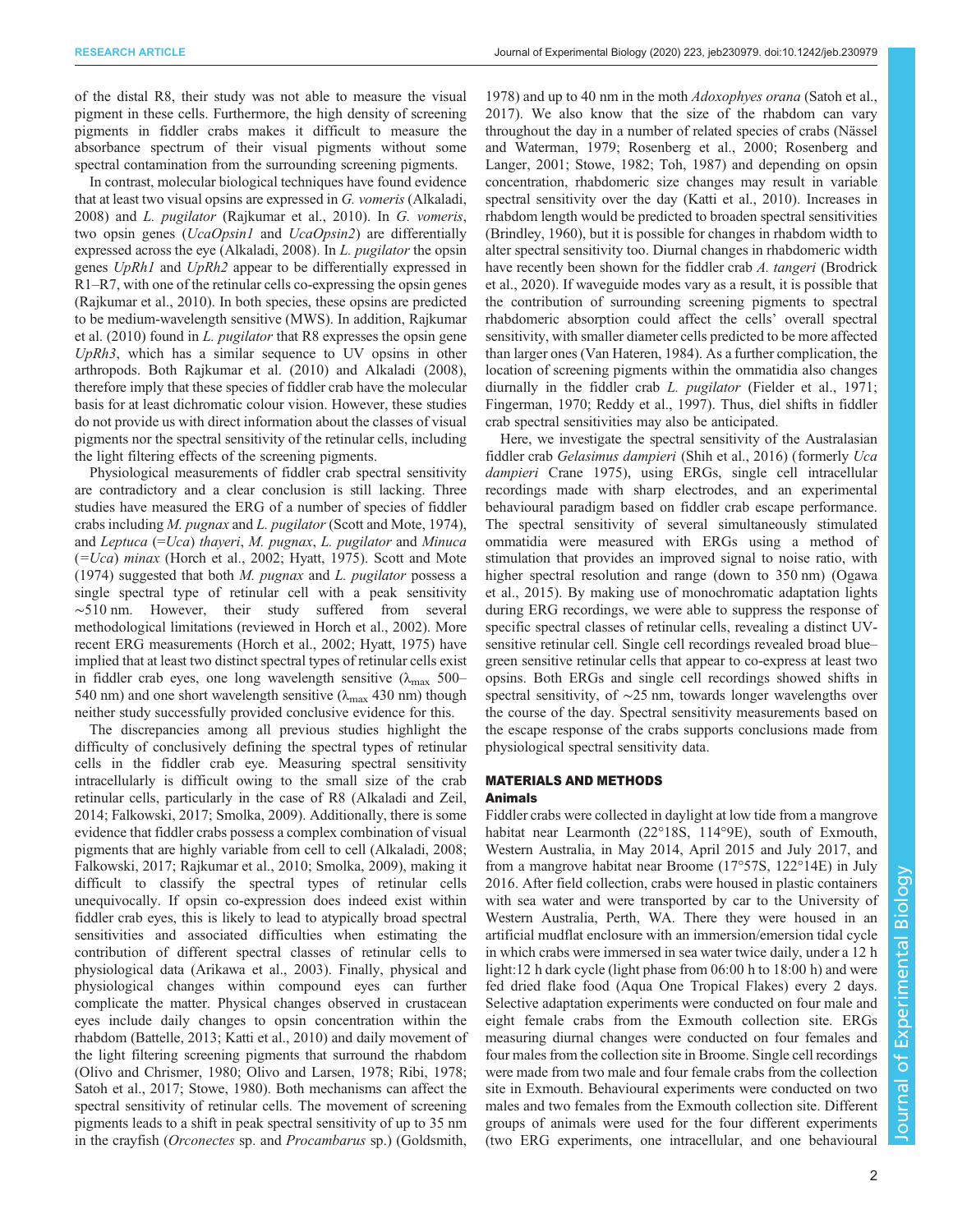<span id="page-2-0"></span>experiment). No single animal was used across two different experiments.

## Electrophysiology

Fiddler crabs were treated according to UWA Animal Ethics Committee (AEC) approved methods (UWA AEC project numbers RA/3/100/1515 and RA/3/400/1020). A fiddler crab was removed from the holding facility and its carapace was glued with Loctite Superglue (ethyl cyanoacrylate) to a small insulated plastic disc that was then glued to a vertical metal rod so that the crab was in its natural posture. Both eyes were stabilised in a natural upright position by gluing the eye stalks to a wooden post as depicted in Fig. 1. The crab was then partially submerged in a plastic container filled with sea water and placed in a grounded Faraday cage.

To record the electrophysiological response of the eye to the light stimuli, the ERG was recorded and used to determine the spectral sensitivity of the illuminated equatorial and frontal part of the eye. A 0.254 mm diameter platinum electrode was placed on the cornea of the stimulated compound eye with conductive gel (Livingstone International, New South Wales, Australia). A shielded silver/silver chloride pellet was placed inside the sea water bath containing the crab and served as the indifferent electrode. The wire placed on the stimulated eye acted as the recording electrode. ERGs were recorded through a differential amplifier (DAM50, World Precision Instruments, FL, USA) connected to a computer via a 16-bit data acquisition card (USB-6353, National Instruments, Austin, TX, USA), with the ground connected to the recording table. Data were acquired at 5 kHz using custom made software in MATLAB 2015B (MathWorks) and the signal was monitored using an oscilloscope (Tektronix 5223, Tektronix, Beaverton, OR, USA). Measurements were taken across the ultraviolet to visible (UV–VIS) spectrum, taken in sequence from 610 to 350 nm in 20 nm steps and then from 360 to 620 nm in 20 nm steps.

The spectral sensitivities of single retinular cells were determined by intracellular measurements with sharp electrodes. A small incision was made in the cornea at the top of the eye using a razor blade, to provide access to the retinular cells. Microelectrodes (borosilicate glass World Precision Instruments, Inc.; 1.2 mm outer diameter, 0.68 mm inner diameter) were pulled on a laser-based

micropipette puller (P-2000, Sutter Instrument, Novato, CA, USA) yielding tip resistances of 40–80 MΩ when filled with 1 mol  $l^{-1}$ potassium chloride. The electrode was then inserted into the retina through the small hole and served as the recording electrode. The shielded silver/silver chloride pellet in the sea water bath served as the indifferent electrode. Membrane potentials were recorded via an amplifier (Getting Model 5A, Getting Instruments, San Diego, CA, USA), connected to a computer via the 16-bit data acquisition card (see above). The successful penetration of a retinular cell was indicated by the amplitude of the response to a flash of light. As a criterion for a healthy recording, the response amplitude to a flash of light needed to exceed 15 mV. After penetrating a retinular cell with the electrode, the position of the optical stimulation fibre was adjusted to produce the maximum retinular cell response. Measurements were taken in sequence across the UV–VIS spectrum from 610 to 350 nm in 20 nm steps and then from 360 to 620 nm in 20 nm steps. Crabs were semi-immersed in sea water for the duration of the experiment. Crabs were euthanized at the conclusion of each intracellular recording.

## Stimulus

Monochromatic stimulation and adaptation lights were produced by computer-controlled monochromators (TILL Polychrome V, Till Photonics, Gräfelfing, Germany) illuminated with 150 W xenon lamps (USHIO Xenon Short Arc Lamp UXL-150S, Ushio America, CA, USA). White light, with a range from 185 to 2000 nm ([Fig. S1\)](https://jeb.biologists.org/lookup/doi/10.1242/jeb.230979.supplemental), was provided by a 35 W xenon light source (HPX-2000, Ocean Optics, FL, USA). Our light stimulation protocol is similar to that described by [Ogawa et al. \(2015\)](#page-10-0). To investigate visual spectral sensitivities a flickering light stimulus was used, alternating with a 50% duty cycle between light and dark at a frequency of 10 Hz. The light phase alternated between monochromatic and white light illumination. The angular size of the circular stimulus (aperture of the lens) was approximately 1.5 deg in diameter when viewed by a crab positioned at the centre of the recording setup (15 cm away from the light). Therefore, based on estimated interommatidial angles (1.25 deg and 0.26 deg, horizontal and vertical, respectively) in G. dampieri ([Bagheri et al., 2020](#page-10-0)), approximately 8–12 ommatidia or 64–72 retinular cells viewed at least part of the



Fig. 1. Electrophysiological recording setup and screening pigment absorbance spectrum. (A) The crab was held by gluing its carapace to a metal rod and the eye stalks in their natural positions to a wooden post. A shielded silver/silver chloride pellet was placed inside the sea water bath containing the crab and served as the recording ground. For ERG measurements, differential recordings were made between the platinum wire placed onto the stimulated eye and the pellet placed inside the sea water bath. For intracellular measurements, the silver/silver chloride pellet served as the indifferent electrode and a glass microelectrode was inserted into the stimulated eye. (B) Normalised absorbance spectrum of the *Gelasimus vomeris* screening pigment from Jordã[o et al. \(2007\)](#page-10-0) that was included in the optical modelling.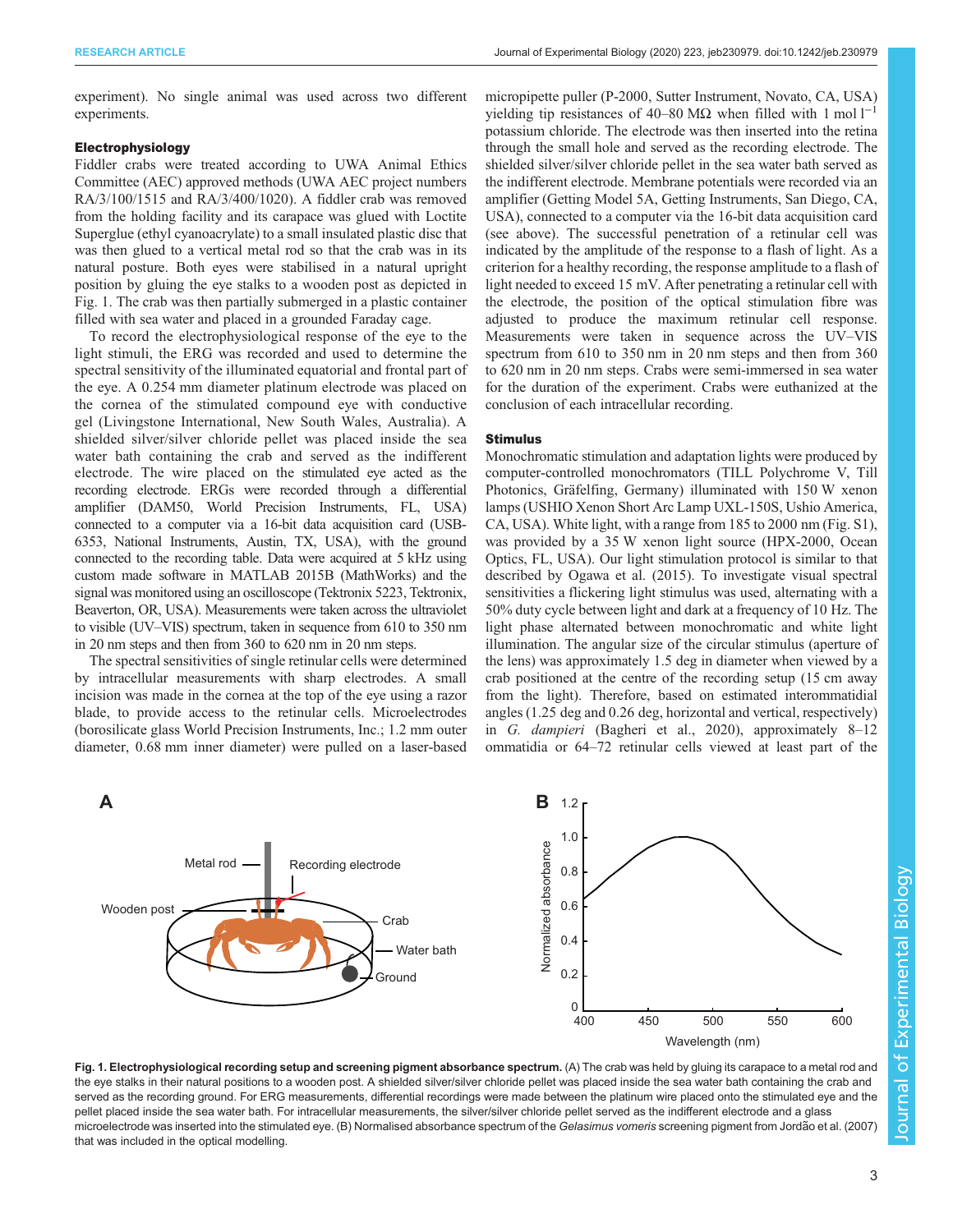aperture when the centre of the eye was stimulated. Examples of a raw ERG recording and a filtered intracellular recording are shown in [Fig. S2.](https://jeb.biologists.org/lookup/doi/10.1242/jeb.230979.supplemental) The white light intensity was invariant but, at each wavelength tested, the intensity of the monochromatic light was adjusted to produce the same electrophysiologically measured response amplitude from the monochromatic light to dark transition as that produced by the white light to dark transition. By comparing the photon irradiance of monochromatic light, of different wavelengths, required to match the photon irradiance of white light allowed us to calculate the crab's relative spectral sensitivity for all measured wavelengths. Additionally, we calculated the mean amplitude of the response to the standard white light to dark transition throughout each recording to provide a way of comparing response amplitudes across crabs.

Two different ERG experiments were conducted to investigate the spectral types of retinular cells contributing to the spectral sensitivity of G. dampieri. In the 'adaptation' experiments, the eye was illuminated with an additional monochromatic adaptation light to reduce the contribution to the measured signal from some retinular cell classes by reducing their effective stimulus contrast. Adaptation lights were delivered through a beam splitter to achieve exact spatial alignment with the stimulus light. Adaptation lights had a bandwidth of 15 nm (full width at half maximum transmission) and peaked at 420 nm, 430 nm, or 530 nm. Irradiance measurements of the adaptation lights and the invariant white light were made using an ILT1700 radiometer and SED033 detector (International Light Technologies Inc., MA, USA). The brightest possible irradiance of each adaptation light was used in all adaptation experiments. Eight female and four male crabs were used; however, not all crabs were measured in all conditions. In the 'time of day' experiments, we examined whether the spectral sensitivity of the crabs varied predictably across the day. Spectral sensitivities were measured by recording ERGs at four different times during the day: 09:00 h, 12:00 h, 15:00 h and 18:00 h. Using a Latin square design, the spectral sensitivity of each fiddler crab was measured at all four times in a pseudo-random order. We measured four females and four males, and all crabs were measured at each time point. Measurement duration was approximately 20 min and the average stimulus intensity remained constant at each time point.

#### Optical model for the fiddler crab ommatidium

To estimate the number of spectral types, and describe the spectral absorption characteristics of the retinular cells in G. dampieri, an optical model was adapted based on the approach of [Stavenga and](#page-11-0) [Arikawa \(2011\).](#page-11-0) Visual pigment normalised absorbance spectra  $[a_i(\lambda)]$  were calculated using the A1 chromophore Govardovskii template [\(Govardovskii et al., 2000](#page-10-0)). The absorbance spectrum of ommatidial lateral screening pigments  $[a_s(\lambda)]$  was taken from [Jordão](#page-10-0) [et al. \(2007\)](#page-10-0) who measured it in the closely related species G. vomeris ([Fig. 1B](#page-2-0)). On the basis of anatomical details of the fiddler crab ommatidia reported by [Alkaladi and Zeil \(2014\)](#page-10-0) we made the following assumptions: (1) The total length  $(z)$  of the rhabdom was 350 μm; (2) The lateral screening pigment extended the entire length of the rhabdom; (3) The peak Napierian absorbance coefficient of the visual pigments was 0.0067 μm−<sup>1</sup> ([Cronin and](#page-10-0) [Forward, 1988\)](#page-10-0). These values were incorporated into a simple model in which the wave-optical properties of the rhabdom were simplified, the model assumed that light entering the rhabdom propagates entirely inside the rhabdom and that the lateral screening pigment exerts its filtering action as if it was within the rhabdom [\(Stavenga and Arikawa, 2011\)](#page-11-0). The spectral transmittance  $[T(\lambda)]$  of a thin  $(\Delta z=1 \mu m)$  section of the rhabdom at any point along its

length, is then given by:

$$
T(\lambda) = \exp(-k(\lambda)\Delta z), \tag{1}
$$

where:

$$
k(\lambda) = k_{\rm v}(\lambda) + k_{\rm s}(\lambda), \tag{2}
$$

and where  $k_v(\lambda)$  is the Napierian spectral absorbance coefficient of the visual pigments given by:

$$
k_{\rm v}(\lambda) = k_{\rm v,max} \left\{ \sum^{a_i} (\lambda) p_i \right\},\tag{3}
$$

with  $k_{v, \text{max}}$  the peak Napierian absorbance coefficient of the visual pigments,  $a_i(\lambda)$  the normalised absorbance spectrum of the visual pigments, and  $p_i$  the relative occupancy of the ( putative) different visual pigment types within the rhabdom where  $i$  is between 1 and the number of visual pigments incorporated into the model, and:

$$
k_{\rm s}(\lambda) = k_{\rm s,max} a_{\rm s}(\lambda),\tag{4}
$$

with  $k_{s, max}$  being the peak absorbance coefficient of the screening pigment and  $a_s(\lambda)$  the normalised absorbance spectrum of the screening pigment ([Fig. 1B](#page-2-0)). The light flux at location  $z, I(z, \lambda)$ , then changes to  $I(z+\Delta z,\lambda)$ , the light flux at location  $z+\Delta z$  as:

$$
I(z + \Delta z, \lambda) = T(\lambda)I(z, \lambda).
$$
 (5)

The spectral light flux  $\Delta A_i(\lambda)$  absorbed by the visual pigment within rhabdomal thickness element  $\Delta z$  is given by:

$$
\Delta A_i(\lambda) = [I(z, \lambda) - I(z + \Delta z, \lambda)] k_{v, \max} a_i(\lambda) p_i/k(\lambda).
$$
 (6)

Summing the absorbed light fraction of the retinular cells over the different rhabdom compartments and dividing that by the incident light,  $I_0(\lambda)$ , yields the retinular cells' absorptance spectrum. The number of rhabdom compartments is equal to the length of the rhabdom divided by  $\Delta z$  (1 µm); in our modelling there were 350 compartments.

The absorptance spectrum was fitted to the scaled spectral sensitivity data from physiological recordings over the wavelength range 400 nm to 600 nm owing to the lack of data below 400 nm in the screening pigment template. By minimizing the root mean square difference between the modelled data and the ERG recordings we were able to determine the best-fitting visual pigment  $\lambda_{\text{max}}$  values, their relative occupancies (relative contribution)  $(p_i)$  and the peak absorbance coefficient of the screening pigment  $(k_{\rm s,max})$ . To explore certain hypotheses these parameters could be constrained or unconstrained. As previously mentioned, the rhabdom of fiddler crabs is surrounded by a dense layer of screening pigment [\(Alkaladi](#page-10-0) [and Zeil, 2014; Jordão et al., 2007\)](#page-10-0), therefore, when fitting the optical model to our physiological data, a screening pigment template was always included in the model. The exclusion or inclusion of the screening pigment template did not greatly affect the model result [\(Supplementary Material](https://jeb.biologists.org/lookup/doi/10.1242/jeb.230979.supplemental), [Fig. S3\)](https://jeb.biologists.org/lookup/doi/10.1242/jeb.230979.supplemental). When comparing models with the same number of unconstrained parameters we compared the sum of squares between the models to identify the best-fitting model. When comparing models with different numbers of unconstrained parameters an F-test was performed to test the level of improvement in the fit between models ([Anderson and Conder,](#page-10-0) [2011\)](#page-10-0). Models were fitted to the data of ERG experiments independently as the crabs used in each experiment came from geographically distinct populations separated by ∼1200 km. The intracellular data came from crabs from the same population as the 'selective adaptation' experiment, models were again fitted to these data sets independently because of the difference in methodologies.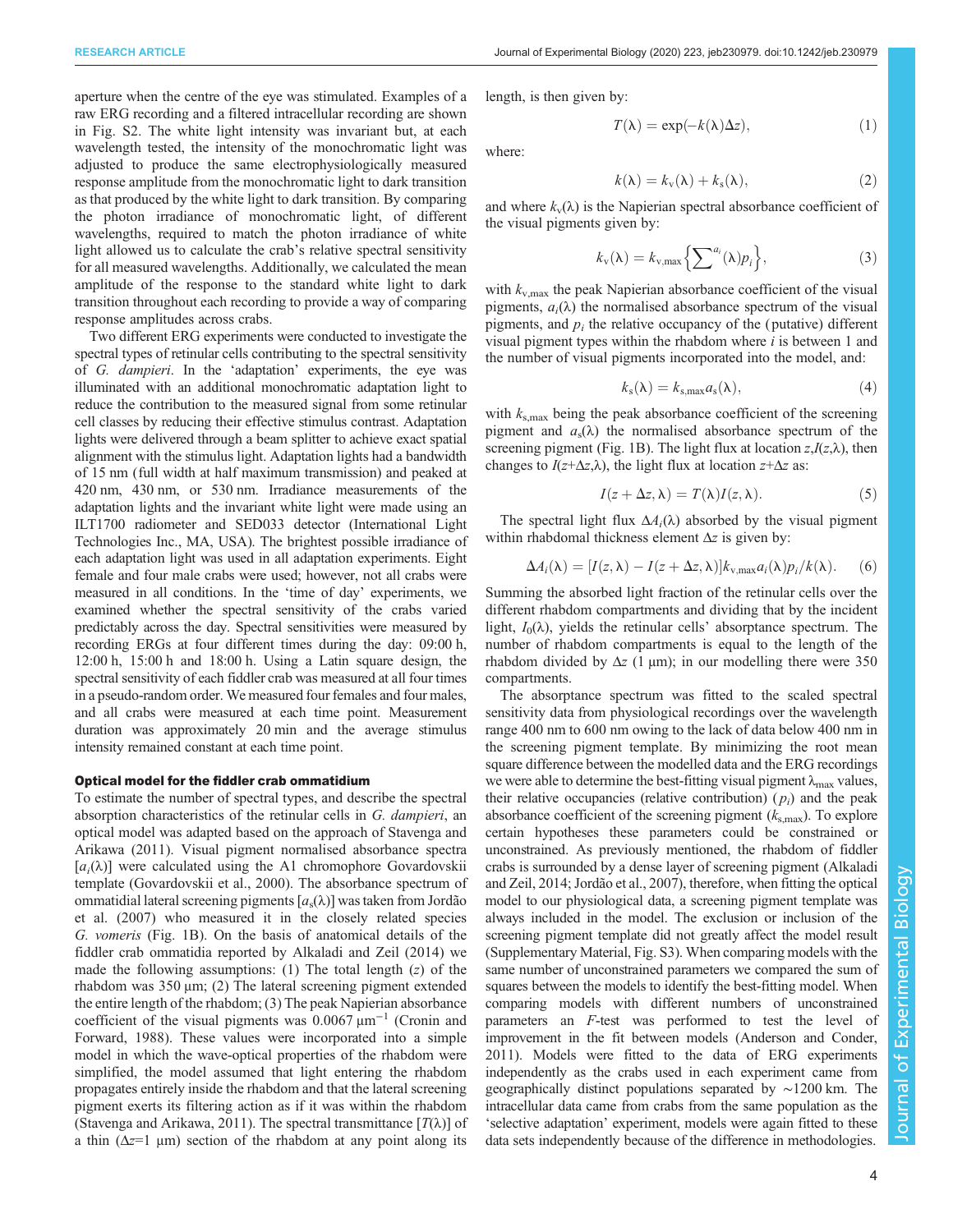#### Effective contrast calculation

We calculated the absorption of incident light during stimulation by each modelled visual pigment. The absorption of incident light provided by the adaptation light alone and the sum of the white light and adaptation light were used to calculate the effective Michelson's contrasts that each modelled visual pigment would have experienced during experimental stimulation. The irradiance of the 420, 430 and 530 nm adaptation lights were 0.55, 0.60 and 0.76  $\mu$ mol m<sup>-2</sup> s<sup>-1</sup>, respectively, and the irradiance of the invariant white light was 0.16 µmol  $m^{-2}$  s<sup>-1</sup>. Assuming the full effect of the measured intensity of the adaptation light on the visual pigments, the Michelson's contrast is defined as:

$$
\frac{I_{\text{max}} - I_{\text{min}}}{I_{\text{max}} + I_{\text{min}}},\tag{7}
$$

with  $I_{\text{max}}$  and  $I_{\text{min}}$  representing the highest and lowest luminance, respectively. In this case  $I_{\text{max}}$  is the sum of the photon flux of the white light and adaptation light and  $I_{\text{min}}$  is the photon flux of the adaptation light alone.

## Behavioural spectral sensitivity

The behavioural apparatus consisted of a treadmill setup similar to that described by [How et al. \(2012\).](#page-10-0) A 100 mm diameter polystyrene ball balanced on a cushion of air flowing from a reservoir was used as the treadmill. The crab was fixed in position on top of the treadmill using a small metal rod fixed to the carapace of the crab. The rod was attached to a pivot system allowing the crab to rotate about the vertical axis and to walk freely in any direction along the surface of the treadmill. The treadmill was placed in the middle of a testing arena  $(53.5 \times 53.5 \text{ cm})$  where the floor was level with the top of the treadmill, which was surrounded by three liquid crystal display (LCD) monitors (33×51 cm; DELL 90-130, Ireland) and one white diffusing screen. LCD monitors showed a stationary image, simulating a mudflat with a dark ground and a bright sky, providing a steady but dim background light. The stimulus light was delivered from a computer controlled monochromator (as above) via an optical fibre and imaged through a lens before passing through a neutral density (ND) filter, a motorised aperture, and finally projected onto the white diffusing screen from a distance of ∼920 mm. The background of the white diffusing screen was not illuminated. The resulting stimulus was an expanding, circular monochromatic light, which mimicked a sphere approaching the crab along a straight line on a direct collision course. The motorised aperture, was controlled by a stepper motor. The angular size of the stimulus exponentially increased from 2.1 deg to 23.9 deg over 3 s.

Each animal was mounted on the treadmill and allowed 3–5 min to acclimate. A stimulus of a given wavelength and intensity was then presented and the crab's response recorded. Crab behaviour and stimulus events were recorded using a high definition (HD) digital (1920×1080 pixels) video camera (Handycam HDR-CX550, SONY, Japan) recording at 25 fps located directly above the testing arena. To prevent habituation, each crab was presented with only three trials every 2 days ([Tomsic et al., 1998\)](#page-11-0). Video recordings were analysed after each trial to determine if stimuli resulted in an escape response. Test wavelengths included: 360 nm, 380 nm, 400 nm, 420 nm, 440 nm, 460 nm, 480 nm, 500 nm, 540 nm and 600 nm. Each crab was randomly assigned an order of test wavelengths.

The ND filters inserted into the light path and the exit slit of the monochromator were used to change the intensity of the stimulation. The stimulus radiance ( $\mu$ mol m<sup>-2</sup> sr<sup>-1</sup>) was measured using an

ILT1700 light spectrometer (International Light Technologies Inc., MA, USA) that was positioned at the crabs' location in front of the diffusing screen. At each wavelength the maximum intensity was recorded. Monochromator exit slits and ND filter combinations were found to produce decreasing intensities in a logarithmic fashion with a step size of 25% and 19 possible steps beginning from step one (100% intensity) and decreasing to step 19 (0.56% intensity). A modified staircase procedure was used to determine the minimum stimulus intensity needed to elicit an escape response. For each test wavelength the staircase procedure began with step one and if the crab responded within four presentations the intensity was decreased by four steps (31.64% intensity) and the stimulus was represented. Intensities were decreased in steps of four until the crab failed to respond to four presentations of the same intensity. Once this occurred, the intensity was then increased by two steps and depending on the response outcome the intensity was either increased or decreased by one step. This procedure would continue until a one-step intensity difference resulted in a different response outcome. The higher intensity of the one-step intensity difference was reported as the threshold intensity for that wavelength. Using the inverse of the threshold values we then produced a relative spectral sensitivity curve. If the full intensity was presented four times with no response, we concluded the animal was not sensitive to that wavelength and the relative spectral sensitivity for that wavelength was zero. Control stimulations, where the light was blocked by a black plastic shield, were presented at regular intervals (every fifth presentation) to ensure potential unintended stimuli, such as any vibrations from the motorised aperture, were not affecting the response.

## RESULTS

## Estimates of spectral sensitivities of retinular cells

Electroretinogram measurements in G. dampieri showed relatively broad spectral sensitivities peaking between 420 and 460 nm [\(Fig. 2\)](#page-5-0). There was no difference between the sensitivities of male and female crabs, therefore both sexes were combined in the mean data. Optical models including two visual pigments ([Fig. 2B](#page-5-0)) fit the ERG recordings significantly better than models including a single visual pigment [\(Fig. 2A](#page-5-0))  $(F=54.36, P<0.05)$ . The best-fitting model to the mean ERG data ([Fig. 2B](#page-5-0)) includes visual pigments with  $\lambda_{\text{max}}$ values of 431 nm (VP1) and 482 nm (VP2), with relative occupancies (or contributions) ( $p_i$ ) of 0.53 and 0.47, respectively. The screening pigment absorbance coefficient in this model was 0.07 [\(Fig. 2B](#page-5-0)).

To separate the responses of distinct spectral classes of retinular cells, adaptation lights were used concurrently with the stimulation lights. When adapted with 420 nm or 430 nm light, the peak spectral response of the fiddler crab eye shifted from ∼440 nm to between 350 nm and 360 nm [\(Fig. 2](#page-5-0)C). An increase in relative sensitivity was seen from 350 nm to 390 nm under both 420 nm and 430 nm adaptation conditions; however, the relative sensitivity from 400 nm to 600 nm was largely unchanged between the 420 nm, 430 nm and no adaptation conditions. Adding a 530 nm adaptation light did not produce a shift in peak sensitivity and only slightly decreased the sensitivity around 500 nm of the stimulated ommatidia ([Fig. 2](#page-5-0)D).

To further investigate the effect of each adaptation light, we fitted the model from [Fig. 2B](#page-5-0) to the spectral responses of each adaptation condition, leaving the  $\lambda_{\text{max}}$  of each visual pigment and the screening pigment absorbance coefficient constrained, but allowing the relative contribution of the visual pigments to vary. The  $\lambda_{\text{max}}$  of each visual pigment was constrained to 431 nm for VP1 and 482 nm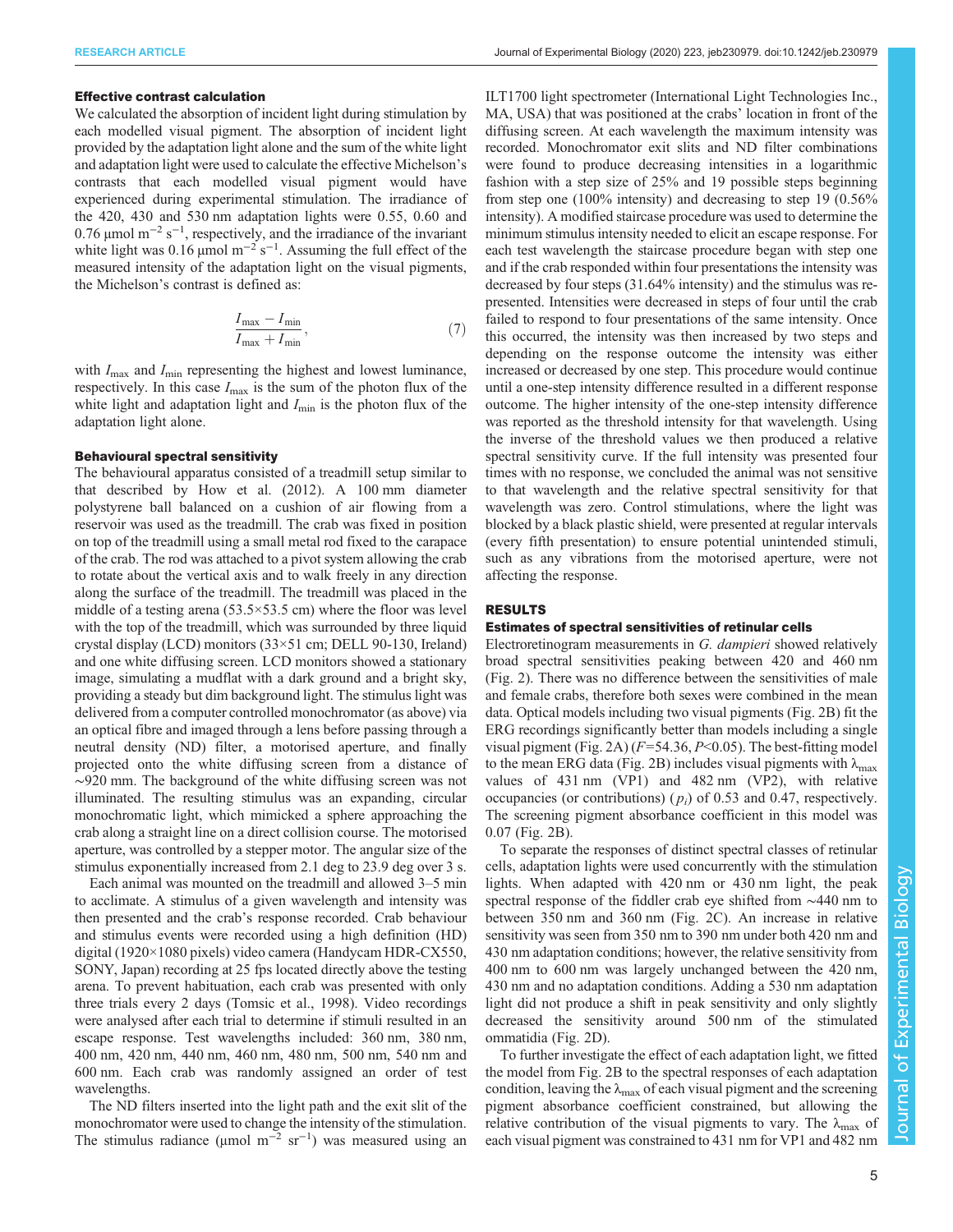<span id="page-5-0"></span>

Fig. 2. Spectral responses from the eye of the fiddler crab Gelasimus dampieri recorded by ERG under different experimental conditions fitted with **optical models.** (A) Optical model including one visual pigment (VP1) and the *G. vomeris* screening pigment (SP) (Jordã[o et al., 2007\)](#page-10-0). (B) Optical model including two visual pigments (VP1 and VP2) and the G. vomeris screening pigment (SP). (C) Best-fitting model from B, with only the relative contribution of each visual pigment being unconstrained fitted to the spectral responses from the eye under the no adaptation, 420 nm adaptation and 430 nm adaptation conditions. (D) Best-fitting model from (B) with only the relative contribution of each visual pigment being unconstrained fitted to the spectral responses from the eye under the no adaptation and 530 nm adaptation conditions. In all figures, the optical models are displayed as solid curves and the mean spectral response data are displayed as circles (mean±s.e.m., N=5). VP1 and VP2 absorbance spectra, after screening pigment effects are factored in, are displayed in their relative contributions for each condition, shown as dashed curves. Mean data were calculated by scaling the raw data to the mean model for each condition.

for VP2. The screening pigment absorbance coefficient was constrained to 0.07. Despite the strong adaptation lights, the relative contribution of the two visual pigments varied only slightly (between 5 and 15%) compared to the no adaptation light condition (Table 1).

Calculated contrast values show that the contrast 'seen' by putative visual pigments would have varied very strongly under the different adaptation conditions if they were functionally independent (Table 2),

but the model-estimated visual pigment contributions remained almost completely stable as seen in Table 1. In other arthropods minimum contrast thresholds to elicit a response from a retinular cell are between 2.5 and 6% (O'[Carroll and Wiederman, 2014](#page-10-0); [Ogawa](#page-10-0) [et al., 2019](#page-10-0); [Ryan et al., 2020\)](#page-11-0) and in G. dampieri it is predicted to be ∼3% (Z.M.B., unpublished data). If we assume each visual pigment is contained within a discrete retinular cell, then we would expect to see no response to the 10 Hz stimulation from the retinular cells under

| <b>TUDIO 11 MOUVE TOOURO TOT CUOIT OF GIO QUADRATOIT OOTIGIGOITO</b> |                     |  |
|----------------------------------------------------------------------|---------------------|--|
|                                                                      | $p_i$ ratio VP1:VP2 |  |
| No adaptation                                                        | 0.53:0.47           |  |
| 420 nm                                                               | 0.63:0.37           |  |
| 430 nm                                                               | 0.58:0.42           |  |
| 530 nm                                                               | 0.68:0.32           |  |

VP1, visual pigment 1 (431 nm); VP2, visual pigment 2 (482 nm);  $p_i$  ratio, occupancy (contribution) ratio of visual pigments. The average time of day for each condition was 12:56 h (no adaptation condition), 13:17 h (420 nm condition), 14:02 h (430 nm condition) and 13:15 h (530 nm condition).

| Table 2. Michelson's contrasts between the invariable white light and |  |
|-----------------------------------------------------------------------|--|
| dark of the flickering stimulus that putative visual pigments (VPs).  |  |
| identified by the optical model would have experienced under each     |  |
| condition                                                             |  |

|               | 350 nm VP | 431 nm VP | 482 nm VP | 431 nm and<br>482 nm VPs |
|---------------|-----------|-----------|-----------|--------------------------|
| No adaptation | 100.0%    | 100.0%    | 100.0%    | 100.0%                   |
| 420 nm        | 5.8%      | 0.5%      | 1.3%      | 0.8%                     |
| 430 nm        | 17.6%     | 0.5%      | 1.1%      | 0.7%                     |
| 530 nm        | 100.0%    | 22.6%     | 1.0%      | 1.6%                     |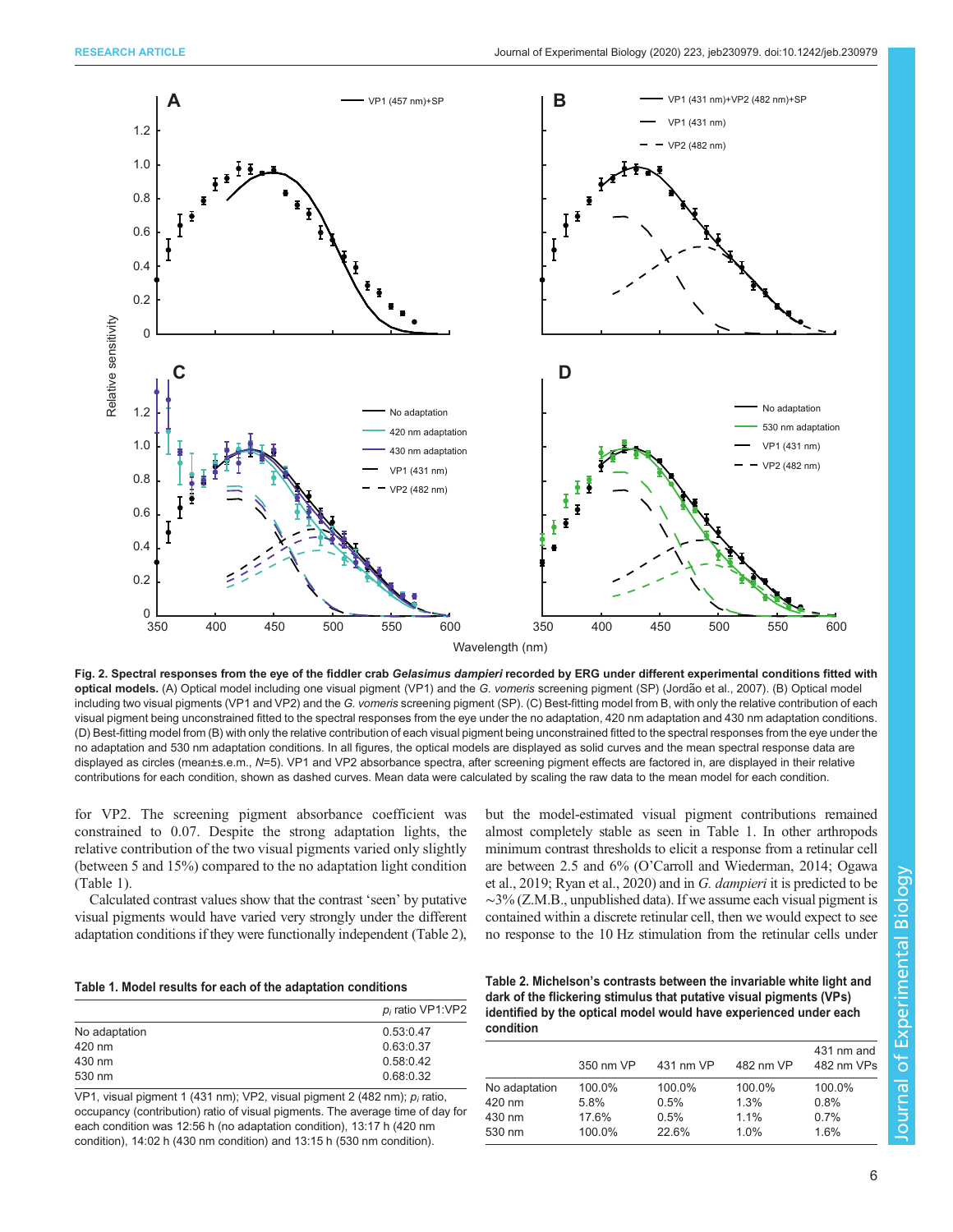<span id="page-6-0"></span>adaptation conditions where the contrast 'seen' was below 2.5%, leading to a significant change in the relative contributions of modelled visual pigments. In all adaptation conditions, however, this was not the case, and modelled relative contributions remained similar to the no adaptation model. Even though the recorded spectral sensitivity remained mostly unchanged, we have clear evidence that the adaptation lights were visible to the crabs. The 420 nm, 430 nm and 530 nm adaptation lights reduced the amplitudes of responses to the standard white light to dark transition to (respectively) 48.9%, 52.5% and 74.6% of the amplitude recorded under conditions of no adaptation. In addition, the strong UV component of the spectral response unveiled under 420 nm and 430 nm adaptation lights [\(Fig. 2C](#page-5-0)) clearly highlights the effectiveness of these shortwave adaptation lights. Under 530 nm adaptation the strong UV response component was not seen. If we assume the 431 nm and 482 nm visual pigments are contained within the same retinular cell, then we may expect this to be the case. For this putative retinular cell, the calculated perceived contrast was twice as high under the 530 nm adaptation condition compared to the other adaptation conditions, indicating that the adaptation effect of the 530 nm light was weaker compared to the other adaptation conditions.

## Diurnal changes in spectral sensitivity

Electroretinogram recordings were taken from eight G. dampieri, four females and four males, at four different times of day: 09:00 h, 12:00 h, 15:00 h and 18:00 h. Fig. 3A displays the mean ERG data recorded at each time, fitted with optical models. A clear shift in spectral sensitivities towards longer wavelengths later in the day can be seen and this is quantified by the optical model results in [Table 3.](#page-7-0) The peak sensitivity at 09:00 h shifted by ∼25 nm towards longer wavelengths by 18:00 h.

In order to understand the possible causes of this shift, three different hypotheses were compared: (1) the migration of the screening pigments that surround the rhabdom is causing the shift; (2) differential regulation of opsin co-expression is causing the shift; and (3) the combined effect of the migration of screening pigments and the differential regulation of opsin co-expression are causing the shift. To test these three hypotheses, the ERG data recorded at different times of day were combined and fitted with a model that best fitted all data, as shown in Fig. 3B. This model included two visual pigments with  $\lambda_{\text{max}}$  values of 454 nm (VP1) and 496 nm (VP2) and relative contributions of 0.73 and 0.27, respectively, with a screening pigment having an absorbance coefficient of 0.005. This model was then fitted to the ERG data from each time of day separately with the following constraints: (1) (screening pigment migration) the screening pigment absorbance coefficient  $(k_{s,\text{max}})$ was unconstrained but all other parameters were constrained to the results from the best-fitting model; (2) (opsin regulation) the relative contributions of visual pigments  $(p_i)$  were unconstrained with all other parameters constrained; and (3) (combination) all parameters were unconstrained except the  $\lambda_{\text{max}}$  for each visual pigment. The sum of squares between the data and the models were compared between each hypothesis (Fig. 3C); however, no clear difference was found. The ERG data fit with each model and the best-fitting parameters for each model are shown in [Fig. S4](https://jeb.biologists.org/lookup/doi/10.1242/jeb.230979.supplemental) and [Table S1.](https://jeb.biologists.org/lookup/doi/10.1242/jeb.230979.supplemental)

## Single cell recordings

The spectral sensitivities of 19 retinular cells were measured intracellularly using sharp electrodes between 12:00 h and 19:00 h [\(Fig. 4A](#page-8-0)). During one single cell recording (cell 19), we were able to hold the cell over ∼3 h, which permitted measurement of spectral sensitivity from the same cell at two different time points: 13:00 h



Fig. 3. Mean ERG recordings taken at four different times of day and the distribution of error between three different models and spectral responses. (A) Mean ERG recordings, displayed as circles (mean±s.e.m.,  $N=8$ ), from eight G. dampieri individuals, made at four different times of day. Each curve shows the best-fitting model for each time. (B) Mean of all ERG recordings, displayed as circles (mean±s.e.m., N=8) with the best-fitting model displayed as the black curve. Dashed curves display the visual pigment templates after screening pigment effects that were incorporated into the model. (C) The median sum of squares error is almost identical between the three models (1. screening pigment migration,  $\tilde{x} = 0.0645; 2$ . opsin regulation,  $\tilde{x} = 0.0645$ ; 3. combination,  $\tilde{x} = 0.0629$ ); however, the range of the screening pigment migration model (1) is slightly higher than the other two models, indicating the model does not fit all times of the day equally well.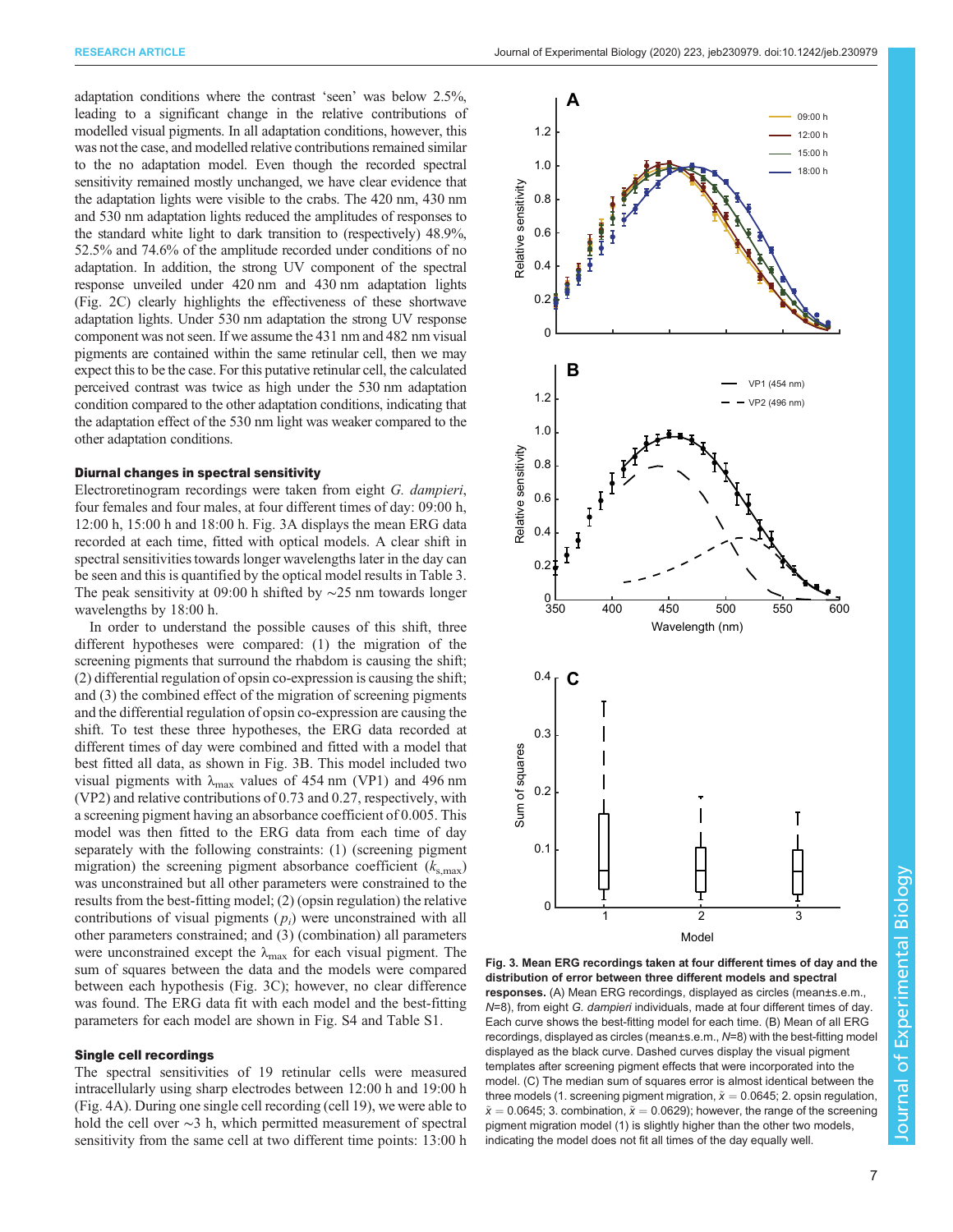## <span id="page-7-0"></span>Table 3. Best-fitting model parameters for each time of day

| Time    | $VP1 \lambda_{\text{max}}$ (nm) | $VP2 \lambda_{\text{max}}$ (nm) | $p_i$ ratio VP1:VP2 | $k_{\rm s,max}$ |
|---------|---------------------------------|---------------------------------|---------------------|-----------------|
| 09:00 h | 449                             | 489                             | 0.68:0.32           | 0.021           |
| 12:00 h | 444                             | 483                             | 0.53:0.47           | 0.037           |
| 15:00 h | 450                             | 498                             | 0.73:0.27           | $\Omega$        |
| 18:00 h | 443                             | 487                             | 0.27:0.73           | 0.09            |
|         |                                 |                                 |                     |                 |

 $VPI$ , visual pigment 1; VP2, visual pigment 2;  $p_i$  ratio, occupancy (contribution) ratio of visual pigments;  $k_{s, max}$ , screening pigment absorbance coefficient.

and 15:00 h [\(Fig. 4B](#page-8-0)). A clear shift in spectral sensitivity towards longer wavelengths can be seen in this cell, with the peak shifting  $\sim$ 20 nm and the width of curve increasing during the  $\sim$ 3 h time period. Of the remaining 18 recordings, there were two distinct temporal groups, with one group of cells recorded between 12:00 h and 14:00 h (early cells,  $N=5$ ) [\(Fig. 4C](#page-8-0)) and a second group between 15:00 h and 19:00 h (late cells,  $N=13$ ) [\(Fig. 4E](#page-8-0)). The peaks of the cells recorded from later in the day were shifted towards longer wavelengths by ∼20 nm compared to the peaks of cells recorded from earlier in the day. All response curves were broad and had similar widths and peaks, depending on time, to the ERG-measured response curves.

A model including two visual pigments and a screening pigment was fitted to the spectral responses of retinular cells measured early [\(Fig. 4C](#page-8-0)), late [\(Fig. 4](#page-8-0)E) and to the responses from Cell 19 at each time point [\(Fig. 4](#page-8-0)D,F). Visual pigment contributions and the screening pigment absorbance coefficients were left unconstrained. The best-fitting model parameters show that the relative contributions  $(p_i)$  of the 486 nm visual pigment increased with time in both data sets (Table 4).

## Behavioural spectral sensitivity

During the behavioural spectral sensitivity experiment, an escape response was recorded when a crab ran away from the looming stimulus. Of the trials where an escape run was elicited, crabs consistently sprinted directly away from the stimulus ([Fig. 5A](#page-9-0), Rayleigh test,  $N=24$ ,  $P<0.01$ ). The spectral sensitivity estimate from this experiment has a peak sensitivity of ∼460 nm and decreases both towards shorter and longer wavelengths ([Fig. 5B](#page-9-0)). Crabs were tested between 09:00 h and 17:00 h; however, as a result of the experimental design and issues relating to habituation, it was not possible to test the effect of time of day on spectral sensitivity.

#### **DISCUSSION**

Our results show that the fiddler crab G. dampieri possesses at least two spectrally distinct types of retinular cells, with peak sensitivities in the UV and blue–green region of the spectrum. The blue–green sensitive retinular cells appear to contain at least two visual pigments and the measured spectral sensitivity shifts to longer wavelengths over the course of the day. Preliminary spectral sensitivity estimates based on the fiddler crabs' escape behaviour support the physiological spectral sensitivity measurements.

# UV-sensitive retinular cell

The finding of a UV-sensitive retinular cell in our selective adaptation experiments ([Fig. 2](#page-5-0)C) is consistent with two previous studies. [Rajkumar et al. \(2010\)](#page-10-0) provided evidence that L. pugilator expresses an apparent UV-sensitive (UVS) opsin in R8, and [Detto and](#page-10-0) [Backwell \(2009\)](#page-10-0) showed that the fiddler crab, A. mjoebergi can use UV cues in mate choice. The preliminary results from our behavioural experiment also support this finding, with two crabs responding to test wavelengths of 360 nm and 380 nm. We were unable to record

Table 4. Best-fitting model parameters for each dataset show an increased contribution ( $p_i$ ) of VP1 (438 nm) and decreased contribution of VP2 (486 nm) in early cells compared with late cells

|                    | VP1 $\lambda_{\text{max}}$<br>(nm) | VP2 $λ_{max}$<br>(nm) | $p_i$ ratio<br>VP1:VP2 | $k_{\rm s.max}$ |
|--------------------|------------------------------------|-----------------------|------------------------|-----------------|
| Mean               | 438                                | 486                   | 0.68:0.32              | 0.01            |
| Early cells        | 438                                | 486                   | 0.89:0.11              | 0.032           |
| Late cells         | 438                                | 486                   | 0.53:0.47              | 0.0789          |
| Cell 19 at 13:00 h | 438                                | 486                   | 0.89:0.11              | 0.1             |
| Cell 19 at 15:51 h | 438                                | 486                   | 0.37:0.63              | 0.03            |

intracellularly from the UV-sensitive retinular cell and therefore cannot be sure about the exact wavelength of its peak sensitivity, but we estimate it is shorter than 360 nm. The results provided in our selective adaption experiments represent the first physiological evidence for a UV-sensitive retinular cell in fiddler crabs.

# Blue–green sensitive retinular cells contain at least two visual pigments

The widths of the spectral sensitivity curves from both our ERG and single cell recordings suggest the blue–green wavelength sensitive retinular cells contain at least two visual pigment types and this is supported by the optical modelling [\(Figs 2](#page-5-0) and [4\)](#page-8-0). An important consideration is that the screening pigment absorbance template included in our modelling was measured from G. vomeris and not G. dampieri ([Jordão et al., 2007\)](#page-10-0). However, the two species are very closely related ([Shih et al., 2016\)](#page-11-0) and the presence or absence of the screening pigment did not change the conclusion that at least two visual pigment types are contained within the blue–green sensitive retinular cells (e.g. [Fig. S3](https://jeb.biologists.org/lookup/doi/10.1242/jeb.230979.supplemental)). It is possible, though, that the template used in our modelling is not representative of the spectral absorption of G. dampieri screening pigment and such measurements should be considered in future research. A second piece of evidence for a two visual pigment retinular cell comes from our ERG recordings, which show that the spectral responses to wavelengths between 400 and 600 nm remained mostly unchanged under all adaptation conditions. Given that the effective contrast calculated for the putative VP2 (482 nm) under all adaptation conditions was below the threshold contrast for most arthropods [\(Table 2\)](#page-5-0), we would have expected a significant reduction of responses to wavelengths between 500 and 600 nm if VP2 and VP1 were contained within distinct retinular cells. This was not the case, suggesting the effects of the adapting lights were either overestimated or that two visual pigments are contained within a single retinular cell. The adapting lights did not completely suppress the response of the main population of retinular cells, but we saw a clear effect of the adapting lights on the amplitude of the ERGs and the 420–430 nm adapting lights were strong enough to unveil the UV-sensitive retinular cell [\(Fig. 2](#page-5-0)C). Why we did not see a strong increase in the UV response under 530 nm adaptation may be explained by the effective contrast 'seen' by a putative retinular cell containing two visual pigments under 530 nm adaptation. The contrast seen under 530 nm adaptation was double that under 420 nm and 430 nm adaptation. The results from [Ogawa et al. \(2015\),](#page-10-0) which used the same equipment, show clear effects of different adaptation lights on the spectral responses from Australian bull ants Myrmecia vindex and Myrmecia croslandi. Specifically, when using a 560 nm adaptation light, the spectral responses between 450 and 600 nm of these ants were drastically reduced [\(Ogawa et al., 2015](#page-10-0)). In contrast, in our 530 nm adaptation recordings, the reduction in spectral responses was minimal. Furthermore, previous ERG studies also reported no significant difference in spectral response curves when adapting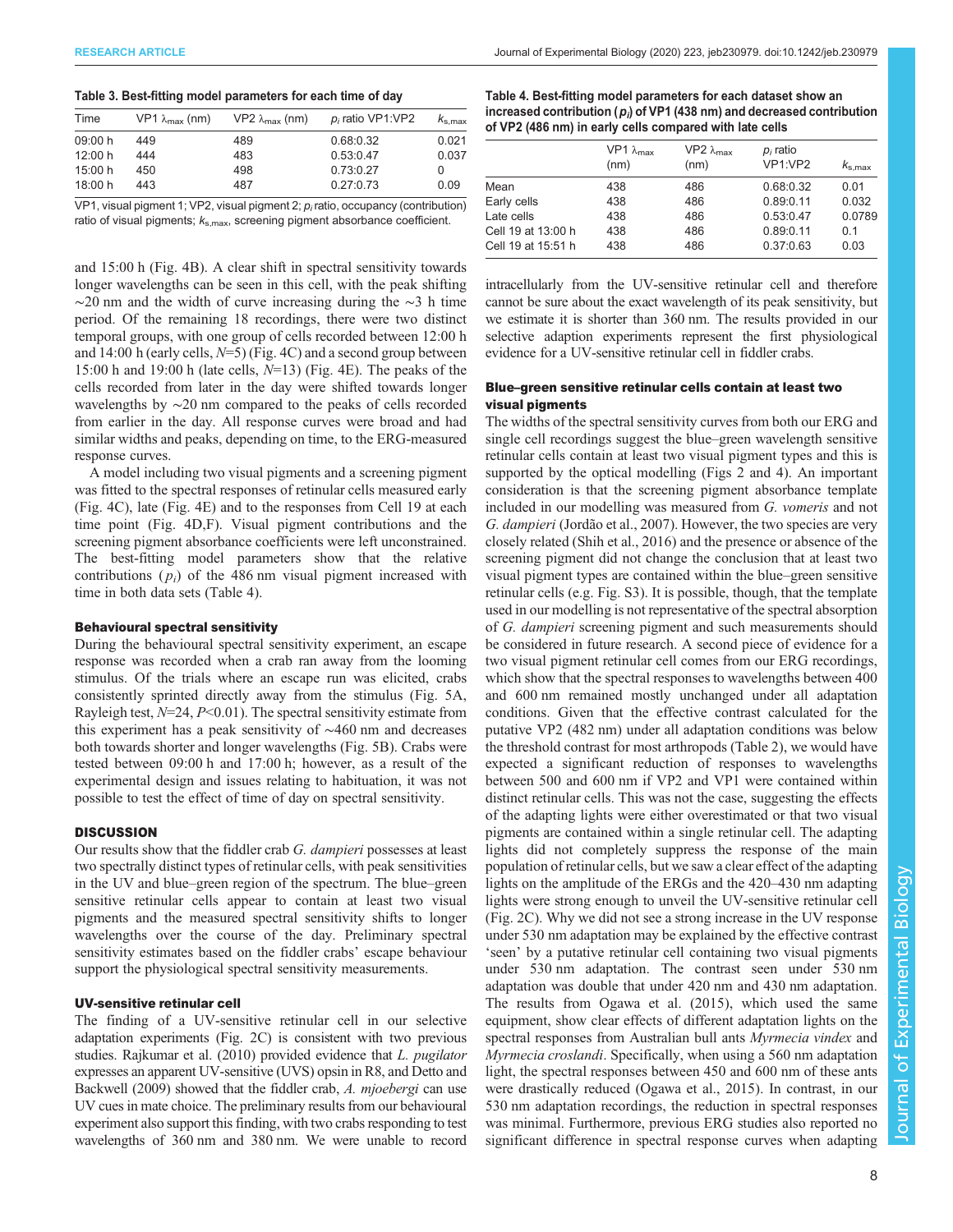<span id="page-8-0"></span>

Fig. 4. Intracellular recordings from G. dampieri retinular cells. (A) Spectral responses from all retinular cells (grey dots) with the mean response±s.e.m. (black circles) and the mean model (black line) fitted to all responses. (B) Spectral responses of cell 19 at 13:00 h and 15:51 h fitted with the mean model from A, but with only the  $\lambda_{\text{max}}$  of each visual pigment constrained. Grey circles show data recorded at 13:00 h and black circles show data recorded at 15:51 h. (C) Mean spectral response from early cells (mean±s.e.m., N=5) fitted with the mean model in A. (E) Mean spectral response from late cells (mean±s.e.m., N=13) fitted with the mean model in A. (D) Spectral response from Cell 19 at 13:00 h fitted with the mean model in A. (F) Spectral response from Cell 19 at 15:51 h fitted with the mean model in A. Dashed lines show the best-fitting visual pigment templates after the effects of the screening pigment incorporated into the models in their relative contributions. In all panels, solid lines show the best-fitting optical model for the data.

lights between 500 nm and 600 nm were applied ([Horch et al.,](#page-10-0) [2002](#page-10-0); [Hyatt, 1975](#page-10-0); [Scott and Mote, 1974](#page-11-0)). Therefore, it seems likely that co-expression of at least two opsins within the blue–green retinular cells explains these results. These findings corroborate some of the results from the molecular biological studies of [Alkaladi](#page-10-0) [\(2008\)](#page-10-0) and [Rajkumar et al. \(2010\),](#page-10-0) who found co-expression of MWS opsins in some, but not all, retinular cells. If there were a small number of pure retinular cells, such an arrangement could possibly explain the subtle shifts in our data. However, a simpler explanation of the subtle effects of the adaptation lights would be small differences in the ratio of the two opsins in different cells. In this situation, adaptation lights would change the contribution of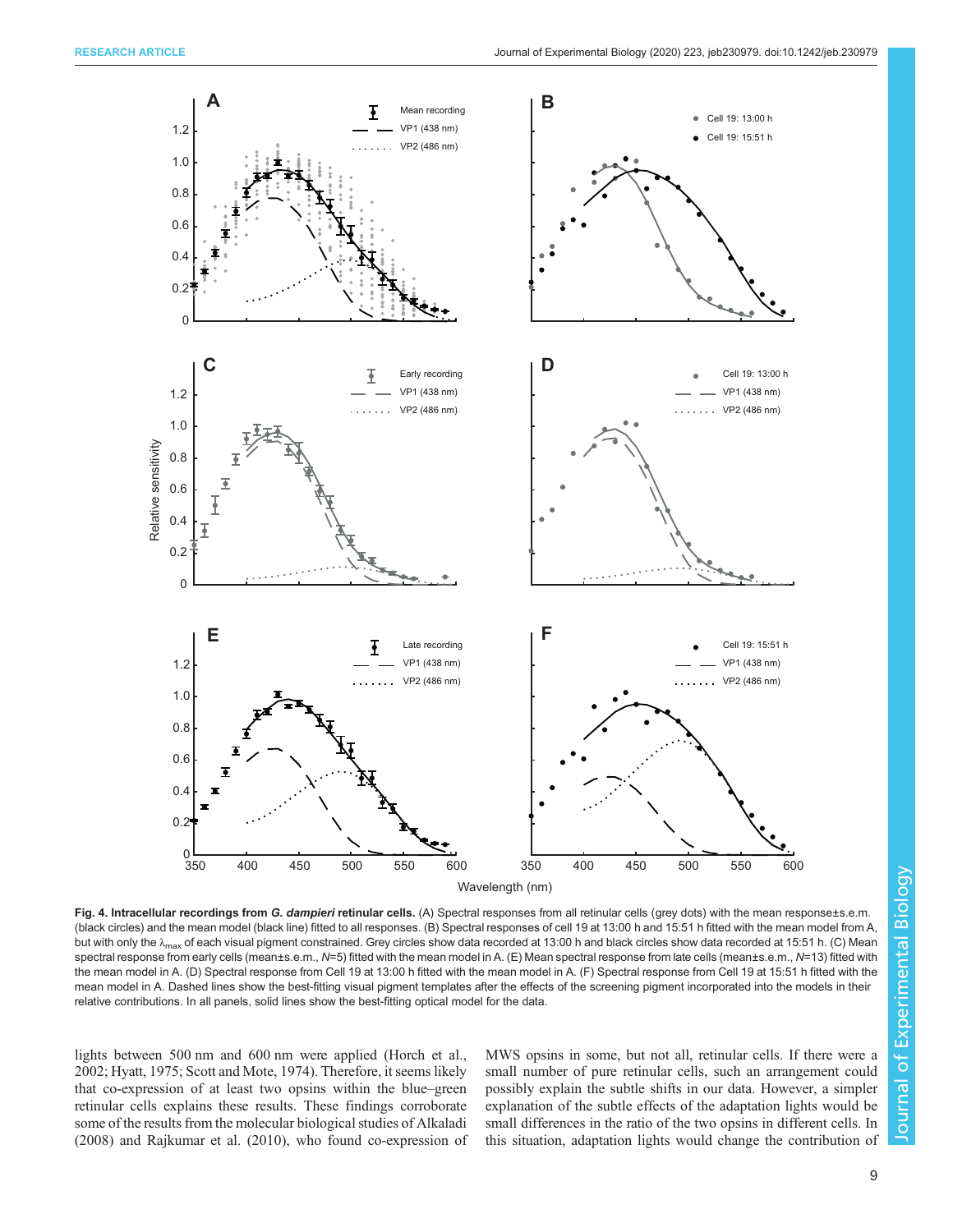<span id="page-9-0"></span>those cells to the final recording, thereby leading to small shifts in the sensitivity ([Fig. 2\)](#page-5-0).

Our modelling suggests there is a combination of at least two different MWS visual pigments that underlie sensitivity between 400 and 600 nm and that it may depend on the population of crabs that was measured. For crabs collected from the Exmouth field site, one MWS visual pigment has a  $\lambda_{\text{max}}$  between 431 nm and 438 nm, and a second MWS visual pigment has a  $\lambda_{\text{max}}$  between 482 nm and 486 nm. For crabs collected from the Broome field site, the  $\lambda_{\text{max}}$ values were longer with one MWS visual pigment  $\lambda_{\text{max}}$  of 454 nm and the other 498 nm. Broome and Exmouth are separated by a considerable distance of ∼1200 km. The differences between populations were an interesting result and need to be further investigated. On average, across all experiments where spectral sensitivity was measured at ~12:00 h the  $\lambda_{\text{max}}$  values of the modelled MWS visual pigments were 438 nm and 484 nm. Our visual pigment  $\lambda_{\text{max}}$  estimates are roughly congruent with the predictions from [Horch et al. \(2002\)](#page-10-0) who suggested the presence of two visual pigments: one with a  $\lambda_{\text{max}}$  near 430 nm and the other with a  $\lambda_{\text{max}}$  between 500 nm and 540 nm in L. thayeri. Furthermore, the peak sensitivity and widths of the spectral response curves from [Horch et al. \(2002\)](#page-10-0) are very similar to our spectral response curves from later in the day. The MWS visual pigment from [Horch et al.](#page-10-0) [\(2002\)](#page-10-0) has a slightly longer peak wavelength than our predictions, but their study used a different species of fiddler crab and did not account for lateral screening pigment effects.

### Diurnal shifts in spectral sensitivity

In the present study, we found diurnal shifts in the spectral sensitivity of the fiddler crab, G. dampieri, in both ERG ([Fig. 3](#page-6-0)) and intracellular recordings [\(Fig. 4\)](#page-8-0). These shifts appear to be endogenous as the adaptation state of the crab remained the same throughout the measurement period. Using modelling, we have attempted to explain the cause of this shift [\(Fig. S4](https://jeb.biologists.org/lookup/doi/10.1242/jeb.230979.supplemental) and [Table S1](https://jeb.biologists.org/lookup/doi/10.1242/jeb.230979.supplemental)); however, a conclusive explanation remains elusive [\(Fig. 3](#page-6-0)C). There are a number of possible explanations for this shift. In this study we focused on the migration of screening pigments that has been shown to occur in L. pugilator [\(Fielder et al., 1971; Fingerman, 1970](#page-10-0); [Reddy et al., 1997\)](#page-11-0) and differential regulation of opsin gene expression [\(DeLeo and Bracken](#page-10-0)–Grissom, 2020; [Katti et al., 2010\)](#page-10-0). Although there is no evidence that the latter occurs in fiddler crabs, there is evidence to suggest that the rhabdom width of the fiddler crab A. tangeri does fluctuate diurnally [\(Brodrick et al., 2020\)](#page-10-0). The possibility of a shift in spectral sensitivity due to A1 to A2 chromophore lability was not modelled in our study as no brachyuran crab has been shown to utilise A2-based porphyropsin visual pigments [\(Cronin and Forward, 1988](#page-10-0)). To address the question of what is causing the shift in spectral sensitivity observed in G. dampieri, further research is needed that is beyond the scope of this study.

## Ecological relevance of UV/blue–green colour vision

Our findings support the idea that fiddler crabs possess the minimum requirement for colour vision: two spectrally distinct retinular cells, containing three different visual pigments, one UVS (≤360 nm) and two MWS (∼438 nm and ∼484 nm). Both [Detto](#page-10-0) [\(2007\)](#page-10-0) and [Hyatt \(1975\)](#page-10-0) demonstrated colour vision in fiddler crabs and showed that they are able to discriminate between two objects based only upon differences in the spectral distribution of their reflections and we have now provided the physiological basis for their findings. With this colour vision system, G. dampieri would be able to distinguish UV reflections from almost any other background reflection. Specular reflectance measurements have revealed that the white and blue parts of the G. vomeris cuticle are highly reflective in the UV region of the spectrum [\(Hemmi et al.,](#page-10-0) [2006;](#page-10-0) [Zeil and Hofmann, 2001\)](#page-11-0). Very similar patterns of colours are seen in G. *dampieri* ([Crane, 1975](#page-10-0); [Shih et al., 2016\)](#page-11-0) and to a UV/ blue–green colour vision system the blue and white patches provide strong contrast signals against the dark mudflat background ([Zeil](#page-11-0) [and Hofmann, 2001](#page-11-0)). These signals would increase the conspicuousness of conspecifics, allowing G. dampieri to more easily detect conspecifics for a range of different functions [\(Zeil and](#page-11-0) [Hofmann, 2001\)](#page-11-0).

Surprisingly, our results, like the results of all previous studies (e.g. [Horch et al., 2002](#page-10-0); [Hyatt, 1975; Jordão et al., 2007](#page-10-0) and [Rajkumar et al., 2010\)](#page-10-0) suggest that, despite the frequent display of yellow, orange and red colours [\(Crane, 1975](#page-10-0)), fiddler crabs do not possess two distinct spectral channels that would easily discriminate



Fig. 5. Spectral sensitivity of the escape behaviour of G. dampieri. (A) The direction of 'sprint' behaviours in response to the stimulus. Concentric circles represent the number of responses and the bin width is 20 deg. The stimulus is shown to the right of the polar histogram demonstrating the direction of the behaviour. (B) Mean relative spectral sensitivity of the escape response of G. dampieri displayed as black circles (mean±s.e.m.). For all test wavelengths, N=4, except for 360 nm and 380 nm, where N=2.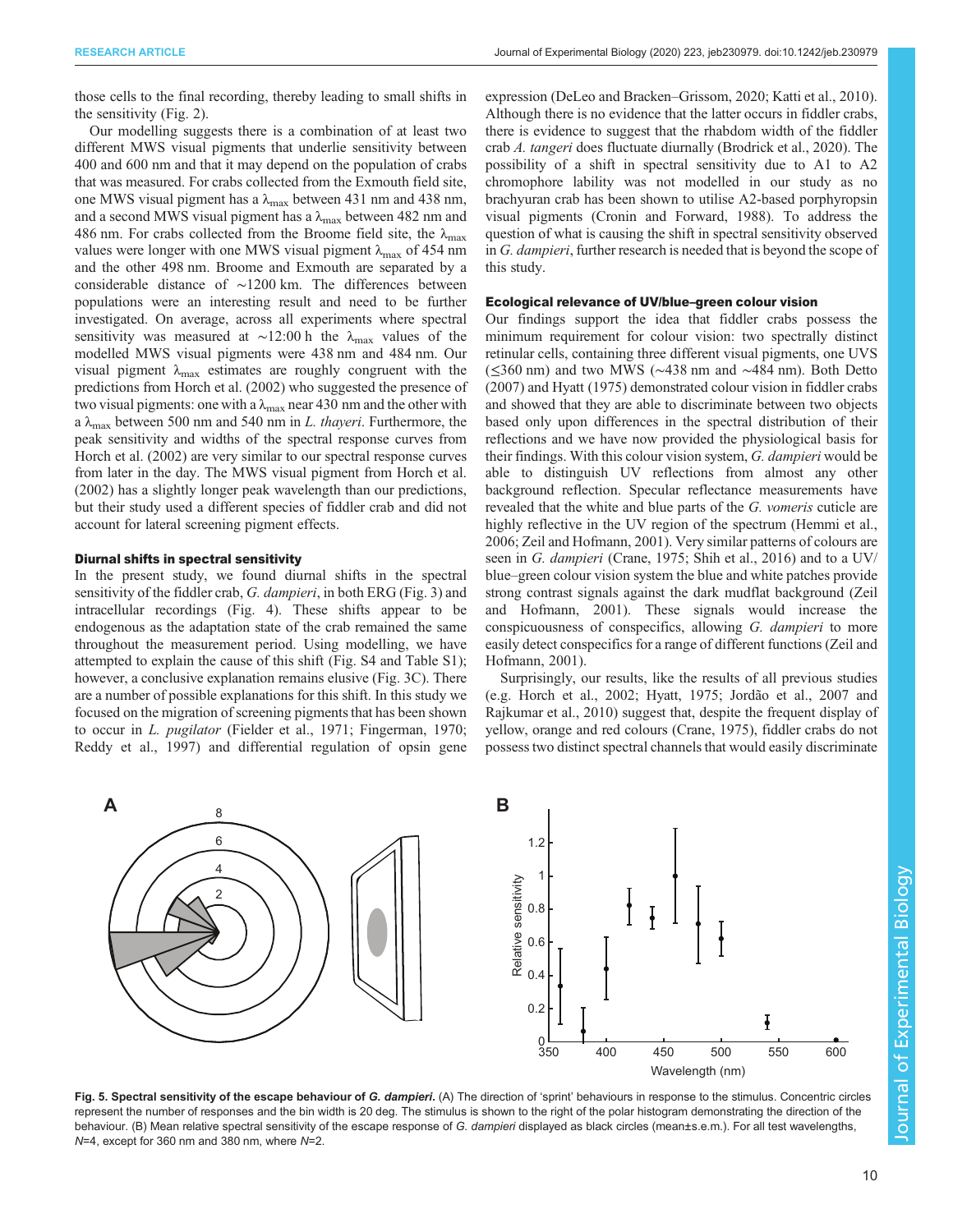<span id="page-10-0"></span>between these colours, which differ most in the longwave components of their spectral reflections. Notably, such patterns of colours on the G. dampieri carapace and claws reflect in the orange/ red region of the spectrum. Furthermore, the carapace colours of other species such as Tubuca (=Uca) flammula are sometimes exclusively red and black. It is possible that small variations in opsin ratios between cells, or a small subset of retinular cells with narrow band spectral sensitivity, could provide these animals with a limited ability to discriminate between some long-wavelength colours if the signals from these retinular cells were kept separated for higherlevel neural processing. Such small variations would also explain the very small shifts we have observed with our adaptation lights [\(Fig. 2\)](#page-5-0). The apparent discrepancy between the colour signals displayed by fiddler crabs and their colour vision system offers an interesting challenge to better understand the evolution of colour signals and colour vision systems.

#### Acknowledgements

We would like to thank Nicolas Nagloo and Marcin Falkowski for their contributions in designing and constructing the equipment used to produce the visual stimuli. We would also like to thank the two anonymous reviewers for their thoughtful and insightful comments on the manuscript.

#### Competing interests

The authors declare no competing or financial interests.

#### Author contributions

Conceptualization: A.-L.J., Y.O., J.M.H.; Methodology: A.-L.J., Y.O., J.M.H.; Software: A.J., Y.O., J.M.H.; Formal analysis: A.-L.J., J.C.P., J.M.H.; Investigation: A.-L.J., Z.M.B.; Writing - original draft: A.J., J.M.H.; Writing - review & editing: A.-L.J., Y.O., Z.M.B., J.C.P., J.M.H.

#### Funding

This research was supported under the Australian Research Council Discovery Projects funding scheme (DP160102658 and DP180100491) and the Japanese Society for the Promotion of Science (JSPS) postdoctoral fellowship for research abroad to Y.O.

#### Supplementary information

Supplementary information available online at <https://jeb.biologists.org/lookup/doi/10.1242/jeb.230979.supplemental>

#### References

- Alkaladi, A. S. (2008). The functional anatomy of the fiddler crab compound eye. PhD Thesis, Australian National University, Canberra, ACT.
- Alkaladi, A. and Zeil, J. [\(2014\). Functional anatomy of the fiddler crab compound](https://doi.org/10.1002/cne.23472) eye (Uca vomeris[: Ocypodidae, Brachyura, Decapoda\).](https://doi.org/10.1002/cne.23472) J. Comp. Neurol. 522, [1264-1283. doi:10.1002/cne.23472](https://doi.org/10.1002/cne.23472)
- Anderson, K. B. and Conder, J. A. [\(2011\). Discussion of multicyclic Hubbert](https://doi.org/10.1021/ef1012648) [modeling as a method for forecasting future petroleum production.](https://doi.org/10.1021/ef1012648) Energy Fuels 25[, 1578-1584. doi:10.1021/ef1012648](https://doi.org/10.1021/ef1012648)
- [Arikawa, K., Mizuno, S., Kinoshita, M. and Stavenga, D. G.](https://doi.org/10.1523/JNEUROSCI.23-11-04527.2003) (2003). Coexpression [of two visual pigments in a photoreceptor causes an abnormally broad spectral](https://doi.org/10.1523/JNEUROSCI.23-11-04527.2003) [sensitivity in the eye of the butterfly](https://doi.org/10.1523/JNEUROSCI.23-11-04527.2003) Papilio xuthus. J. Neurosci. 23, 4527-4532. [doi:10.1523/JNEUROSCI.23-11-04527.2003](https://doi.org/10.1523/JNEUROSCI.23-11-04527.2003)
- [Bagheri, Z. M., Jessop, A.-L., Kato, S., Partridge, J. C., Shaw, J., Ogawa, Y. and](https://doi.org/10.1242/jeb.210195) Hemmi, J. M. [\(2020\). A new method for mapping spatial resolution in compound](https://doi.org/10.1242/jeb.210195) [eyes suggests two visual streaks in fiddler crabs.](https://doi.org/10.1242/jeb.210195) J. Exp. Biol. 223, jeb210195. [doi:10.1242/jeb.210195](https://doi.org/10.1242/jeb.210195)
- Battelle, B.-A. [\(2013\). What the clock tells the eye: lessons from an ancient](https://doi.org/10.1093/icb/ict020) arthropod. Integr. Comp. Biol. 53[, 144-153. doi:10.1093/icb/ict020](https://doi.org/10.1093/icb/ict020)
- Brindley, G. S. (1960). Physiology of the retina and the visual pathway. Oxford: Arnold.
- [Brodrick, E. A., Roberts, N. W., Sumner](https://doi.org/10.1002/cne.24973)-Rooney, L., Schlepütz, C. M. and How, M. J. [\(2020\). Light adaptation mechanisms in the eye of the fiddler crab](https://doi.org/10.1002/cne.24973) Afruca tangeri. J. Comp. Neurol. 2020[, 1-19. doi:10.1002/cne.24973](https://doi.org/10.1002/cne.24973)
- Chittka, L. and Menzel, R. [\(1992\). The evolutionary adaptation of flower colours](https://doi.org/10.1007/BF00188925) [and the insect pollinators](https://doi.org/10.1007/BF00188925)' colour vision. J. Comp. Physiol. A 171, 171-181. doi:10. [1007/BF00188925](https://doi.org/10.1007/BF00188925)
- Crane, J. (1975). Fiddler Crabs of the World (Ocypodidae: Genus Uca). Princeton, New Jersey: Princeton University Press.
- Cronin, T. W. and Forward, R. B., Jr[. \(1988\). The visual pigments of crabs.](https://doi.org/10.1007/BF00612512) J. Comp. Physiol. A 162[, 463-478. doi:10.1007/BF00612512](https://doi.org/10.1007/BF00612512)
- DeLeo, D. M. and Bracken–Grissom, H. D. [\(2020\). Illuminating the impact of diel](https://doi.org/10.1111/mec.15570) [vertical migration on visual gene expression in deep](https://doi.org/10.1111/mec.15570)–sea shrimp. Mol. Ecol. 29, [3494-3510. doi:10.1111/mec.15570](https://doi.org/10.1111/mec.15570)
- Detto, T. [\(2007\). The fiddler crab Uca mjoebergi uses colour vision in mate choice.](https://doi.org/10.1098/rspb.2007.1059) Proc. R. Soc. B Biol. Sci. 274[, 2785-2790. doi:10.1098/rspb.2007.1059](https://doi.org/10.1098/rspb.2007.1059)
- [Detto, T. and Backwell, P. R. Y.](https://doi.org/10.1016/j.anbehav.2009.05.014) (2009). The fiddler crab Uca mjoebergi uses [ultraviolet cues in mate choice but not aggressive interactions.](https://doi.org/10.1016/j.anbehav.2009.05.014) Anim. Behav. 78, [407-411. doi:10.1016/j.anbehav.2009.05.014](https://doi.org/10.1016/j.anbehav.2009.05.014)
- [Detto, T., Backwell, P. R. Y., Hemmi, J. M. and Zeil, J.](https://doi.org/10.1098/rspb.2006.3503) (2006). Visually mediated [species and neighbour recognition in fiddler crabs \(](https://doi.org/10.1098/rspb.2006.3503)Uca mjoebergi and Uca capricornis). Proc. R. Soc. B Biol. Sci. 273[, 1661-1666. doi:10.1098/rspb.2006.](https://doi.org/10.1098/rspb.2006.3503) [3503](https://doi.org/10.1098/rspb.2006.3503)
- Falkowski, M. (2017). The spectral and temporal properties of fiddler crab photoreceptors in the context of predator avoidance. PhD thesis, Australian National University, Canberra, ACT.
- [Fielder, D. R., Rao, K. R. and Fingerman, M.](https://doi.org/10.1007/BF00351382) (1971). Control of distal retinal [pigment migration in the fiddler crab](https://doi.org/10.1007/BF00351382) Uca pugilator. Mar. Biol. 9, 219-223. doi:10. [1007/BF00351382](https://doi.org/10.1007/BF00351382)
- Fingerman, M. [\(1970\). Circadian rhythm of distal retinal pigment migration in the](https://doi.org/10.1080/09291017009359210) fiddler crab, Uca pugilator[, maintained in constant darkness and its endocrine](https://doi.org/10.1080/09291017009359210) control. J. Interdiscip. Cycle Res. 1[, 115-121. doi:10.1080/09291017009359210](https://doi.org/10.1080/09291017009359210)
- Goldsmith, T. H. [\(1978\). The effects of screening pigments on the spectral](https://doi.org/10.1016/0042-6989(78)90059-7) [sensitivity of some Crustacea with scotopic \(superposition\) eyes.](https://doi.org/10.1016/0042-6989(78)90059-7) Vision Res. 18, [475-482. doi:10.1016/0042-6989\(78\)90059-7](https://doi.org/10.1016/0042-6989(78)90059-7)
- Govardovskii, V.H., Fyhrquist, N., Reuter, T.O.M., Kuzmin, D.G. and Donner, K. (2000). In search of the visual pigment template. Vis. Neurosci. 17, 509-528.
- [Hemmi, J. M., Marshall, J., Pix, W., Vorobyev, M. and Zeil, J.](https://doi.org/10.1242/jeb.02483) (2006). The variable colours of the fiddler crab Uca vomeris [and their relation to background and](https://doi.org/10.1242/jeb.02483) predation. J. Exp. Biol. 209[, 4140-4153. doi:10.1242/jeb.02483](https://doi.org/10.1242/jeb.02483)
- Horch, K., Salmon, M. and Forward, R. [\(2002\). Evidence for a two pigment visual](https://doi.org/10.1007/s00359-002-0325-7) [system in the fiddler crab,](https://doi.org/10.1007/s00359-002-0325-7) Uca thayeri. J. Comp. Physiol. A 188, 493-499. doi:10. [1007/s00359-002-0325-7](https://doi.org/10.1007/s00359-002-0325-7)
- [How, M. J., Pignatelli, V., Temple, S. E., Marshall, N. J. and Hemmi, J. M.](https://doi.org/10.1242/jeb.068544) (2012). [High e-vector acuity in the polarisation vision system of the fiddler crab](https://doi.org/10.1242/jeb.068544) Uca vomeris. J. Exp. Biol. 215[, 2128-2134. doi:10.1242/jeb.068544](https://doi.org/10.1242/jeb.068544)
- Hunt, S., Cuthill, I. C., Bennett, A. T. D., Church, S. C. and Partridge, J. C. (2001). Is the ultraviolet waveband a special communication channel in avian mate choice? J. Exp. Biol. 204, 2499-2507.
- Hyatt, G. W. (1975). Physiological and behavioural evidence for colour discrimination by fiddler crabs (Brachyura, Ocypodidae, genus Uca). In Physiological Ecology of Estuarine Organisms (ed. F. J. Vernberg), pp. 333-365. Columbia: University of South Carolina Press.
- **Jordão, J. M., Cronin, T. W. and Oliveira, R. F.** (2007). Spectral sensitivity of four [species of fiddler crabs \(](https://doi.org/10.1242/jeb.02658)Uca pugnax, Uca pugilator, Uca vomeris and Uca tangeri) [measured by in situ microspectrophotometry.](https://doi.org/10.1242/jeb.02658) J. Exp. Biol. 210, 447-453. doi:10. [1242/jeb.02658](https://doi.org/10.1242/jeb.02658)
- [Katti, C., Kempler, K., Porter, M. L., Legg, A., Gonzalez, R., Garcia-Rivera, E.,](https://doi.org/10.1242/jeb.043869) Dugger, D. and Battelle, B.-A. [\(2010\). Opsin co-expression in Limulus](https://doi.org/10.1242/jeb.043869) [photoreceptors: differential regulation by light and a circadian clock.](https://doi.org/10.1242/jeb.043869) J. Exp. Biol. 213[, 2589-2601. doi:10.1242/jeb.043869](https://doi.org/10.1242/jeb.043869)
- [Kelber, A., Vorobyev, M. and Osorio, D.](https://doi.org/10.1017/S1464793102005985) (2003). Animal colour vision—behavioural [tests and physiological concepts.](https://doi.org/10.1017/S1464793102005985) Biol. Rev. Camb. Philos. Soc. 78, 81-118. [doi:10.1017/S1464793102005985](https://doi.org/10.1017/S1464793102005985)
- Nässel, D. R. and Waterman, T. H. [\(1979\). Massive diurnally modulated](https://doi.org/10.1007/BF00610429) [photoreceptor membrane turnover in crab light and dark adaptation.](https://doi.org/10.1007/BF00610429) J. Comp. Physiol. A 131[, 205-216. doi:10.1007/BF00610429](https://doi.org/10.1007/BF00610429)
- O'[Carroll, D. C. and Wiederman, S. D.](https://doi.org/10.1098/rstb.2013.0043) (2014). Contrast sensitivity and the [detection of moving patterns and features.](https://doi.org/10.1098/rstb.2013.0043) Philos. Trans. R. Soc. B Biol. Sci. 369, [20130043. doi:10.1098/rstb.2013.0043](https://doi.org/10.1098/rstb.2013.0043)
- [Ogawa, Y., Falkowski, M., Narendra, A., Zeil, J. and Hemmi, J. M.](https://doi.org/10.1098/rspb.2015.0673) (2015). Three [spectrally distinct photoreceptors in diurnal and nocturnal Australian ants.](https://doi.org/10.1098/rspb.2015.0673) Proc. R. Soc. B Biol. Sci. 282[, 20150673. doi:10.1098/rspb.2015.0673](https://doi.org/10.1098/rspb.2015.0673)
- [Ogawa, Y., Ryan, L. A., Palavalli-Nettimi, R., Seeger, O., Hart, N. S. and](https://doi.org/10.3389/fevo.2019.00018) Narendra, A. [\(2019\). Spatial resolving power and contrast sensitivity are adapted](https://doi.org/10.3389/fevo.2019.00018) [for ambient light conditions in Australian](https://doi.org/10.3389/fevo.2019.00018) Myrmecia ants. Front. Ecol. Evo. 7, 18. [doi:10.3389/fevo.2019.00018](https://doi.org/10.3389/fevo.2019.00018)
- Olivo, R. F. and Chrismer, K. L. [\(1980\). Spectral sensitivity of screening-pigment](https://doi.org/10.1016/0042-6989(80)90028-0) [migration in retinula cells of the crayfish](https://doi.org/10.1016/0042-6989(80)90028-0) Procambarus. Vision Res. 20, 385-389. [doi:10.1016/0042-6989\(80\)90028-0](https://doi.org/10.1016/0042-6989(80)90028-0)
- Olivo, R. F. and Larsen, M. E. [\(1978\). Brief exposure to light initiates screening](https://doi.org/10.1007/BF00656834) [pigment migration in retinula cells of the crayfish,](https://doi.org/10.1007/BF00656834) Procambarus. J. Comp. Physiol. 125[, 91-96. doi:10.1007/BF00656834](https://doi.org/10.1007/BF00656834)
- Osorio, D. and Vorobyev, M. [\(2008\). A review of the evolution of animal colour](https://doi.org/10.1016/j.visres.2008.06.018) [vision and visual communication signals.](https://doi.org/10.1016/j.visres.2008.06.018) Vision Res. 48, 2042-2051. doi:10.1016/ [j.visres.2008.06.018](https://doi.org/10.1016/j.visres.2008.06.018)
- [Rajkumar, P., Rollmann, S. M., Cook, T. A. and Layne, J. E.](https://doi.org/10.1242/jeb.051011) (2010). Molecular [evidence for color discrimination in the Atlantic sand fiddler crab,](https://doi.org/10.1242/jeb.051011) Uca pugilator. J. Exp. Biol. 213[, 4240-4248. doi:10.1242/jeb.051011](https://doi.org/10.1242/jeb.051011)